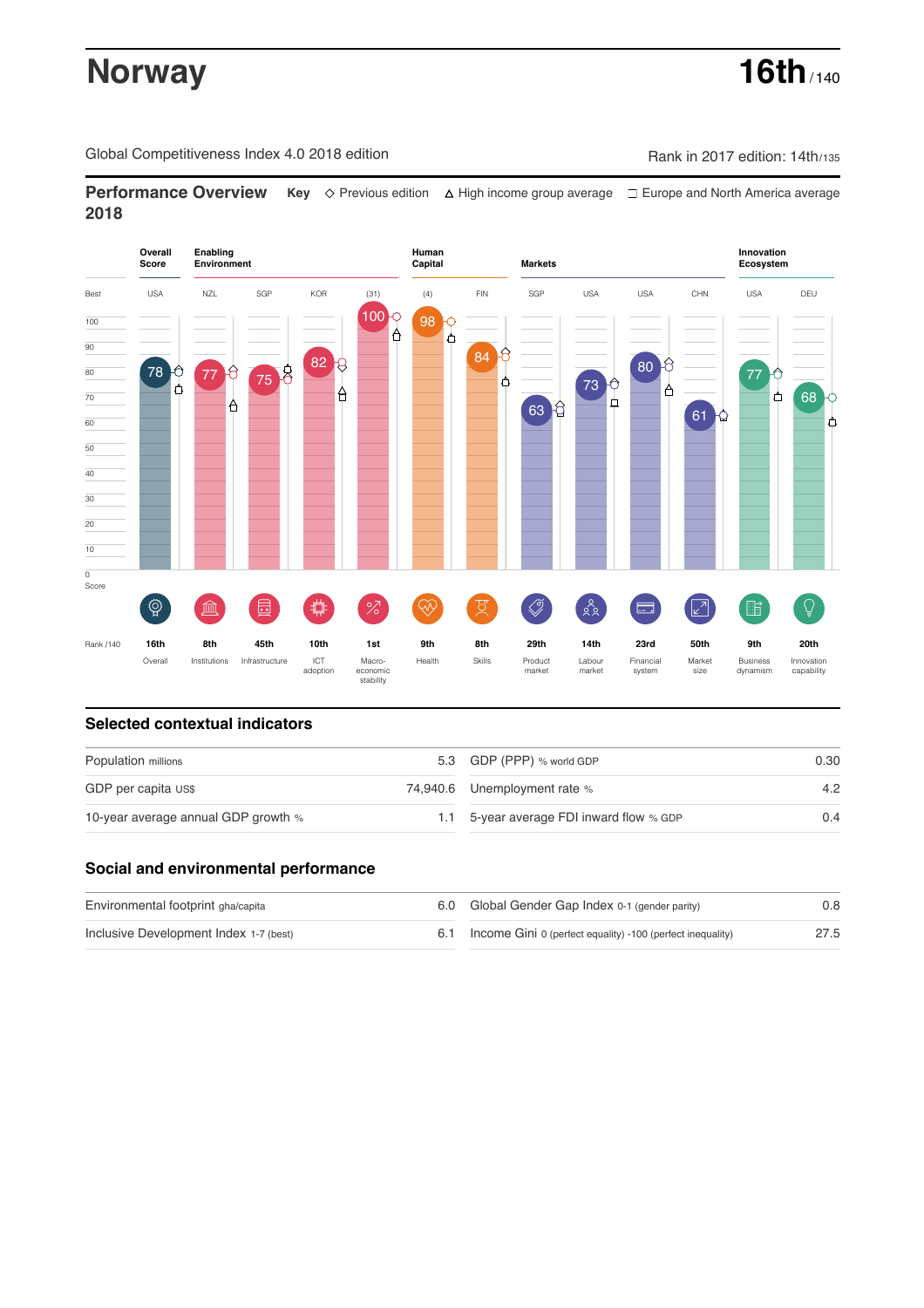| <b>Index Component</b>                                                   | Value                    | Score *            | Rank/140     | <b>Best Performer</b>       |
|--------------------------------------------------------------------------|--------------------------|--------------------|--------------|-----------------------------|
|                                                                          |                          |                    |              |                             |
| 無<br>Pillar 1: Institutions 0-100 (best)                                 |                          | 76.7 ↓             | 8            | <b>New Zealand</b>          |
| 1.01 Organized crime 1-7 (best)                                          | 6.0                      | 83.4 $\sqrt{ }$    | 10           | Finland                     |
| 1.02 Homicide rate /100,000 pop.                                         | 0.5                      | 100.0 $\sqrt{ }$   | 10           | Multiple (9)                |
| 1.03 Terrorism incidence 0 (very high) -100 (no incidence)               | 100.0                    | 100.0 $\downarrow$ | 41           | Multiple (24)               |
| 1.04 Reliability of police services 1-7 (best)                           | 5.8                      | 79.8 ↓             | 22           | Finland                     |
| 1.05 Social capital 0-100 (high)                                         | 64.0                     | 64.0 ↓             | 5            | Australia                   |
| 1.06 Budget transparency 0-100 (best)                                    | 76.9                     | $76.9 =$           | 21           | Multiple (2)                |
| 1.07 Judicial independence 1-7 (best)                                    | 6.0                      | 83.5 $\sqrt{ }$    | 11           | Finland                     |
| 1.08 Efficiency of legal framework in challenging regulations 1-7 (best) | 4.4                      | 56.9 ↓             | 21           | Finland                     |
| 1.09 Freedom of the press 0-100 (worst)                                  | 7.6                      | 92.4 $\sqrt{ }$    | 1            | Norway                      |
| 1.10 Burden of government regulation 1-7 (best)                          | 3.8                      | 47.5 ↓             | 40           | Singapore                   |
| 1.11 Efficiency of legal framework in settling disputes 1-7 (best)       | 5.0                      | 66.1 ↓             | 20           | Singapore                   |
| 1.12 E-Participation Index 0-1 (best)                                    | 0.98                     | 97.8 ↑             | 11           | Multiple (3)                |
| 1.13 Future orientation of government 1-7 (best)                         | 4.8                      | 63.0 $\sqrt{ }$    | 18           | Singapore                   |
| 1.14 Incidence of corruption 0-100 (best)                                | 85.0                     | $85.0 =$           | 3            | New Zealand                 |
| 1.15 Property rights 1-7 (best)                                          | 5.8                      | 79.3 ↓             | 17           | Finland                     |
| 1.16 Intellectual property protection 1-7 (best)                         | 5.5                      | 74.6 ↓             | 22           | Finland                     |
| 1.17 Quality of land administration 0-30 (best)                          | 20.0                     | $66.7 =$           | 47           | Singapore                   |
| 1.18 Strength of auditing and reporting standards 1-7 (best)             | 6.0                      | 83.0 $\sqrt{ }$    | 12           | Finland                     |
| 1.19 Conflict of interest regulation 0-10 (best)                         | 6.7                      | $67.0 =$           | 32           | Multiple (2)                |
| 1.20 Shareholder governance 0-10 (best)                                  | 8.3                      | $83.0 =$           | 3            | Kazakhstan                  |
| 員<br>Pillar 2: Infrastructure 0-100 (best)                               |                          | 74.7 ↓             | 45           | Singapore                   |
| 2.01 Road connectivity index 0-100 (best)                                | 50.4                     | $50.4 =$           | 90           | <b>United States</b>        |
| 2.02 Quality of roads 1-7 (best)                                         | 4.5                      | 59.2 ↑             | 43           | Singapore                   |
| 2.03 Railroad density km of roads/square km                              | 10.9                     | $27.3 =$           | 53           | Multiple (20)               |
| 2.04 Efficiency of train services 1-7 (best)                             | 4.5                      | 57.6 ↓             | 29           | Switzerland                 |
| 2.05 Airport connectivity score                                          | 135,535.8                | 67.6 ↓             | 34           | Multiple (8)                |
| 2.06 Efficiency of air transport services 1-7 (best)                     | 5.6                      | 75.9 ↓             | 20           | Singapore                   |
| 2.07 Liner Shipping Connectivity Index 0-157.1 (best)                    | 5.8                      | 5.8 $\downarrow$   | 105          | Multiple (4)                |
| 2.08 Efficiency of seaport services 1-7 (best)                           | 5.1                      | 69.0 ↓             | 22           | Singapore                   |
| 2.09 Electrification rate % pop.                                         | 100.0                    | $100.0 =$          | $\mathbf{1}$ | Multiple (66)               |
| Electric power transmission and distribution losses % output<br>2.10     | 6.8                      | 97.1 $\sqrt{ }$    | 39           | Multiple (9)                |
| 2.11 Exposure to unsafe drinking water % pop.                            | 0.6                      | $100.0 =$          | 6            | Multiple (23)               |
| 2.12 Reliability of water supply 1-7 (best)                              | 6.6                      | 93.9 $\sqrt{ }$    | 16           | Switzerland                 |
| ₽<br>Pillar 3: ICT adoption 0-100 (best)                                 |                          | 81.6 $\uparrow$    | 10           | Korea, Rep.                 |
| 3.01 Mobile-cellular telephone subscriptions /100 pop.                   | 107.8                    | 89.9 $\sqrt{ }$    | 86           | Multiple (68)               |
| 3.02 Mobile-broadband subscriptions /100 pop.                            | 95.1                     | n/a                | 32           | <b>United Arab Emirates</b> |
| 3.03 Fixed-broadband Internet subscriptions /100 pop.                    | 40.2                     | 80.5 个             | 8            | Switzerland                 |
| 3.04 Fibre Internet subscriptions /100 pop.                              | 15.4                     | n/a                | 10           | Korea, Rep.                 |
| 3.05 Internet users % pop.                                               | 97.3                     | 97.3 ↑             | 4            | Iceland                     |
|                                                                          |                          |                    |              |                             |
| ℅<br>Pillar 4: Macroeconomic stability 0-100 (best)                      | $\overline{\phantom{a}}$ | $100.0 =$          | 1            | Multiple (31)               |
| 4.01 Inflation annual % change                                           | 2.7                      | $100.0 =$          | 1            | Multiple (74)               |
| 4.02 Debt dynamics 0-100 (best)                                          | 100.0                    | $100.0 =$          | 1            | Multiple (36)               |
| ųÿ<br>Pillar 5: Health 0-100 (best)                                      |                          | 98.4 个             | 9            | Multiple (4)                |
| 5.01 Healthy life expectancy years                                       | 71.5                     | 98.4 ↑             | 8            | Multiple (4)                |
| 섯<br>Pillar 6: Skills 0-100 (best)                                       |                          | 83.9 $\sqrt{ }$    | 8            | <b>Finland</b>              |
| 6.01 Mean years of schooling Years                                       | 12.8                     | $85.2 =$           | 13           | Finland                     |
| 6.02 Extent of staff training 1-7 (best)                                 | 5.1                      | 68.2 ↓             | 14           | Switzerland                 |
| 6.03 Quality of vocational training 1-7 (best)                           | 5.2                      | 69.8 ↓             | 10           | Switzerland                 |
| 6.04 Skillset of graduates 1-7 (best)                                    | 5.0                      | 66.1 ↓             | 22           | Switzerland                 |
| 6.05 Digital skills among population 1-7 (best)                          | 5.3                      | 71.6 ↓             | 13           | Sweden                      |
| 6.06 Ease of finding skilled employees 1-7 (best)                        | 5.2                      | 70.6 ↓             | 5            | <b>United States</b>        |
| 6.07 School life expectancy Years                                        | 17.9                     | 99.2 ↑             | 11           | Multiple (9)                |
| 6.08 Critical thinking in teaching 1-7 (best)                            | 4.8                      | 64.0 ↓             | 15           | <b>United States</b>        |
| 6.09 Pupil-to-teacher ratio in primary education Ratio                   | 8.9                      | $100.0 =$          | 4            | Multiple (6)                |